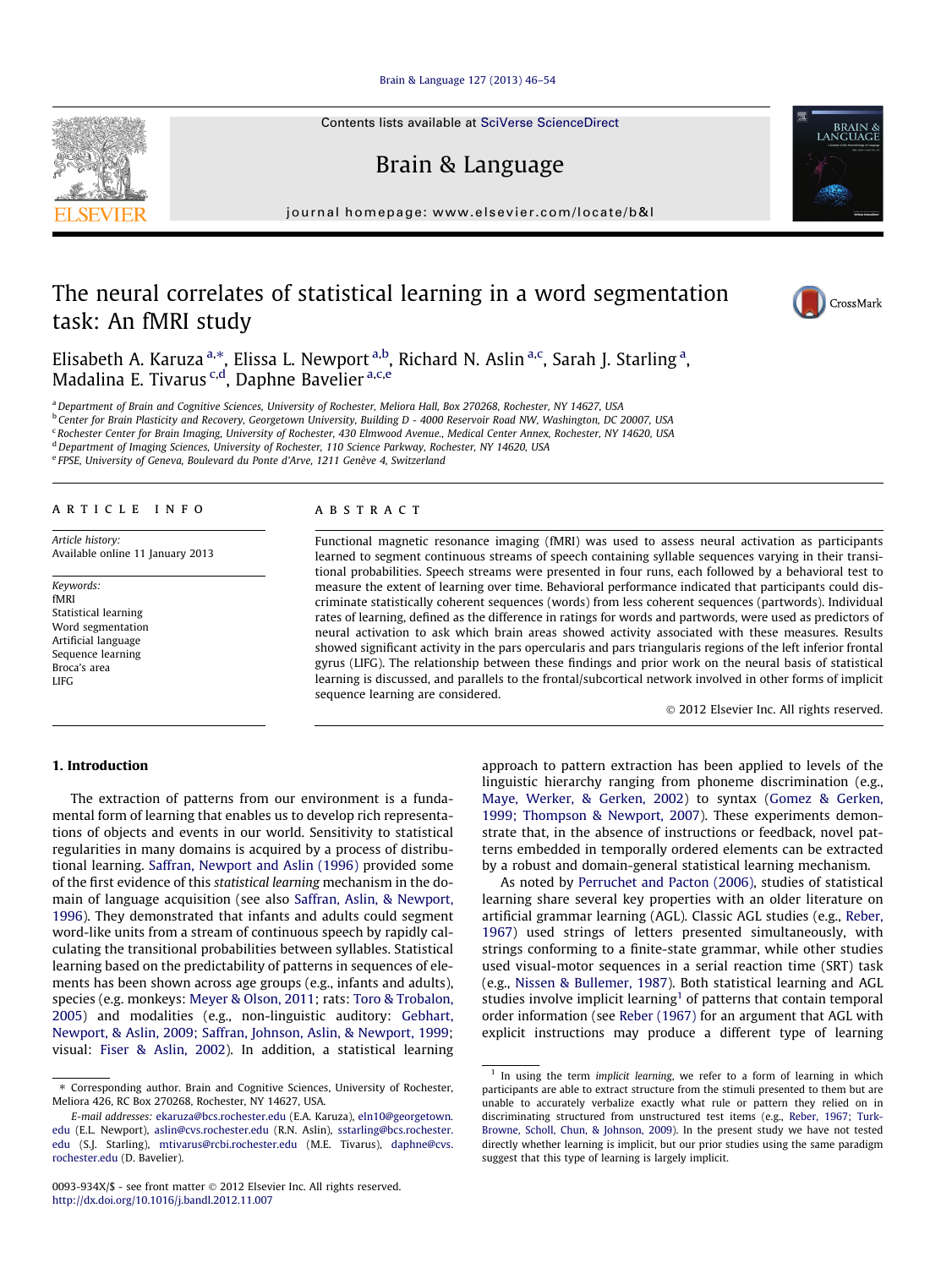outcome). Both statistical learning and SRT studies present rapid sequences of elements, but SRT tasks assess learning through response speed while statistical learning and AGL rely on a post-exposure test of familiar vs. novel strings. Thus there are commonalities and differences that make comparisons among AGL, SRT, and statistical learning tasks of considerable interest.

In particular, there is a rich literature on the neural correlates of AGL. One of the most striking patterns that emerges across finitestate grammar processing and motor sequencing tasks is the involvement of the basal ganglia (for a review see [Conway & Pisoni,](#page-7-0) [2008](#page-7-0)), particularly the caudate [\(Forkstam, Hagoort, Fernandez, Ing](#page-7-0)[var, & Petersson, 2006; Peigneux et al., 2000; Schendan, Searl, Mel](#page-7-0)[rose, & Stern, 2003; Simon, Vaidya, Howard, & Howard, 2012](#page-7-0)) and putamen ([Grafton, Hazeltine, & Ivry, 1995; Lieberman, Chang, Chi](#page-7-0)[ao, Bookheimer, & Knowlton, 2004; Schendan et al., 2003](#page-7-0)). Furthermore, both learning of artificial grammar strings and subsequent classification tasks (i.e., indicating whether a given test string is grammatical or ungrammatical) have been shown to involve prefrontal areas such as the left inferior frontal gyrus [\(Fletcher, Buchel,](#page-7-0) [Josephs, Friston, & Dolan, 1999; Forkstam et al., 2006; Opitz &](#page-7-0) [Friederici, 2003; Petersson, Folia, & Hagoort, 2012; Petersson, Fork](#page-7-0)[stam, & Ingvar, 2004; Skosnik et al., 2002](#page-7-0)). Taken together, these findings suggest a modality-independent frontal/basal ganglia circuit supporting non-declarative forms of learning ([Ullman, 2004](#page-8-0)).

In contrast, there are only a handful of neuroimaging studies that have investigated statistical learning. These studies involve three potentially separate processes: (1) the storage of elements that occur during exposure, (2) the computation of one or more statistics from the element distributions, and (3) the recognition of statistically coherent (familiar) patterns after they have been learned. In many types of experimental designs using standard analyses, these processes can be difficult to distinguish. The goal of the present study is to provide insights into the second process: what are the neural substrates that mediate the computation of underlying structural information during the course of statistical learning?We chose to employ sequences of speech syllables because they have formed the basis of a substantial behavioral literature on statistical learning in the context of a word-segmentation task.

Results obtained from neuroimaging studies of statistical learning have been mixed, a fact potentially attributable to variation in the behavioral evidence of learning obtained during a scanning session. [McNealy, Mazziotta, and Dapretto \(2006\)](#page-7-0) observed increases in activation in left lateralized temporal cortices during exposure to continuous streams of speech varying in syllable-tosyllable transitional probabilities. However, they found that adult participants were unable to discriminate between statistically coherent and less coherent items during a post-exposure testing phase. The authors proposed that the observed increases in neural activation were the signature of word segmentation before participants could demonstrate explicit awareness of the underlying structures. In contrast, [Cunillera et al. \(2009\)](#page-7-0) conducted a joint ERP-fMRI study of auditory word segmentation and succeeded in obtaining statistically significant behavioral evidence of learning. Using a two-alternative forced choice task, they found that participants could differentiate clusters of statistically coherent syllables from clusters of less coherent syllables. They saw increased activation during the exposure phase in bilateral posterior superior temporal gyrus and the superior part of the ventral premotor cortex (svPMC). Behavioral performance on the post-exposure test phase was significantly correlated with increases in activation in svPMC during the first 2 min of the exposure phase.

Examining statistical learning in the visual modality, [Turk-Browne et al. \(2009\)](#page-8-0) offered additional support for the concept of learning without awareness (i.e., before discrimination). Across the entire exposure phase, they found that participants showed greater activation for statistically coherent relative to random shape sequences in an extensive network of areas including the striatum, medial temporal lobe, LOC, and ventral occipito-temporal cortex. A more fine-grained moving window analysis revealed differences in activation between these two conditions early on during familiarization. In analyzing the behavioral results of the posttest, they did not obtain evidence that participants could discriminate statistically coherent shape sequences from less coherent sequences (but see [Turk-Browne, Scholl, Johnson, & Chun, 2010](#page-8-0) for evidence of statistical learning during a face/scene categorization task). However, performance during the first half of the test phase did show a significant learning effect. Moreover, participants' familiarity ratings of statistically coherent sequences during the test phase were shown to correlate with LIFG activation during the exposure phase, even though between-subject familiarity ratings did not differ between statistically coherent and less coherent test items.

The foregoing findings suggest some overlap in the brain areas involved in the computation of statistical regularities both within and across modalities. However, since the previous fMRI studies of segmentation show mixed behavioral evidence of statistical learning, it is challenging to compare across studies. The present experiment addresses gaps in our understanding of the neural substrates underlying statistical learning by first providing robust behavioral evidence of word segmentation. Furthermore, we assessed learning at multiple time points throughout the exposure phase, thereby providing a link between individual participants' rate of learning during the exposure phase and changes in neural activation. Interestingly, most of the prior imaging work used increases in BOLD response within the first few minutes of exposure as an index of learning across subjects. The work of [Abla, Katahira,](#page-7-0) [and Okanoya \(2008\)](#page-7-0), on the other hand, demonstrated that participants showed considerable differences in the time course and extent of their learning. Participants were exposed to concatenated tone sequences and tested on their ability to differentiate statistically coherent and incoherent triplets. Despite a high overall accuracy score, participants could be divided into low, mid, and high learners. Event-related recordings revealed that, in the high learner group, the first member of a tonal triplet elicited the largest N100 and N400 response during the first exposure phase. In the medium learner group, this effect was found in the later phases, and for the low learner group no triplet onset effect was found. These findings clearly illustrate the importance of taking into account individual differences in learning. Correspondingly, we employed a method of analysis that could accommodate high variability across individual learning curves, assuming neither a monotonic increase across the exposure to the speech streams nor an early peak in activation. We took into account the possibility that some participants may learn quickly and then plateau or even regress in performance, while others may require more exposure before reaching peak performance. Importantly, this design allowed us to investigate the learning process as it unfolds, rather than the recognition process for items already acquired or the changes in neural responses simply due to repeated exposure to a set of stimuli. By first addressing the question of statistical learning in a word segmentation task, it is then possible to compare our findings with the rich and developing neuroimaging literature on other forms of implicit learning. Our results support the hypothesis that regions involved in statistical learning during a word segmentation task share certain commonalities with neural circuits that are activated in other sequence learning tasks used in the AGL and SRT literatures.

# 2. Materials and methods

## 2.1. Participants

A total of 34 undergraduates recruited from the University of Rochester completed the study. However, of that number, only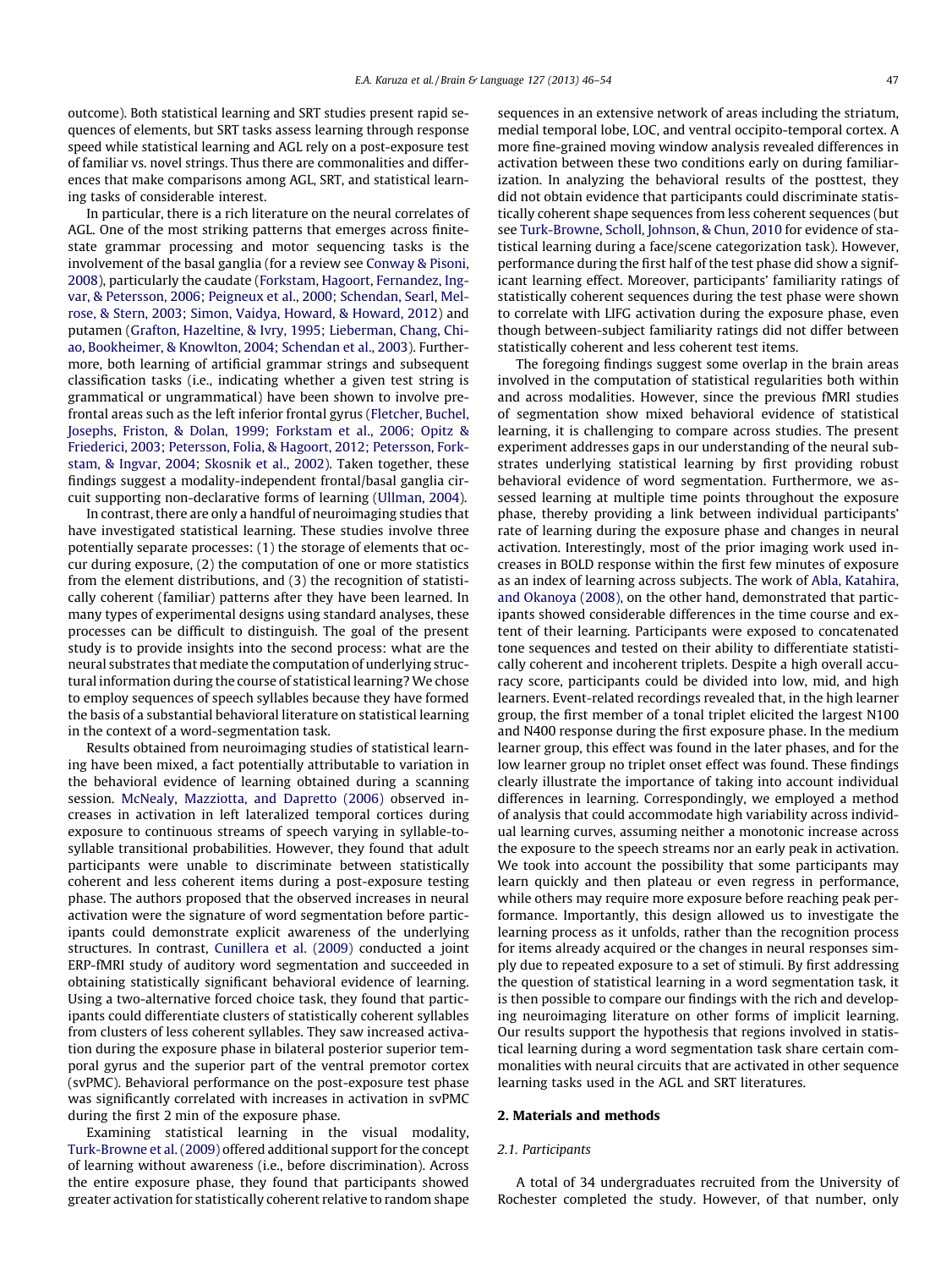<span id="page-2-0"></span>25 were included in the analyses presented here (17 female, mean age = 20.5 years, range = 18–23). Two participants were excluded because they exceeded our cut-off for excess head motion (>3.0 mm in any direction), and seven participants had to be excluded due to technical malfunctions that resulted in decreased exposure to the miniature artificial language. All participants gave written informed consent according to the protocol approved by the University of Rochester Research Subjects Review Board and were compensated \$30. Participants were right-handed, native speakers of English without any known neurological problems or learning disabilities.

# 2.2. Stimuli and procedure

Participants completed alternating runs of exposure and testing. Prior to the start of the experiment, they were instructed to relax and listen attentively to the stimulus materials. They were also informed that they should expect tests on the familiarity of aspects of the language. In this way, we ensured that any learning that occurred during the first exposure phase would not differ fundamentally from learning during later exposure phases.

Auditory and visual materials were displayed using the presentation software DirectRT v.2008 (Empirisoft Corporation, NY). Visual stimuli were projected onto a screen located in the rear of the magnet bore using a Titan model sx+ 3D projector (Digital Projection, Inc., GA). The screen was visible to the participants through a small mirror mounted above the eyes at an angle of  $45^{\circ}$  (viewing distance = 0.8 m). Auditory stimuli were presented using pneumatic headphones (Resonance Technology Inc., CA). Participants wore earplugs to reduce the ambient noise of the scanner and made responses using a custom-built MR-safe button box held in their right hand.

# 2.2.1. Exposure phase

Participants were exposed to a modified version of the miniature artificial language presented in [Newport and Aslin \(2004\)](#page-8-0). This particular language was chosen due to the speed and robustness with which it was acquired, rendering it adaptable to a blocked design mode of presentation in the scanner. In previous behavioral work in a quiet environment outside of the scanner, [Gebhart, Aslin](#page-7-0) [and Newport \(2009\)](#page-7-0) showed evidence of learning this language after only 5 min of exposure. The speech stream contained six consonants (b, p, d, t, g, k) and six vowels (a, i, u, e, o, ae), which were combined to form 12 consonant–vowel syllables (pa, gi, tae, gu, te, po, da, ki, ku, bae, bu, do) and 16 trisyllabic words. An equal number of tokens of the 16 trisyllabic words were concatenated into a continuous stream with the constraint that two identical words could not occur in direct succession and that each syllable at the end of a word could only be followed by one of two different word-initial syllables. These constraints ensured that the transitional probabilities between non-adjacent phonetic segments (consonants) within a word were 1.0. In contrast, the transitional probabilities between adjacent phonetic segments (consonant  $\rightarrow$  vowel or vowel  $\rightarrow$  consonant) and syllables within a word were 0.5 and the transitional probabilities between non-adjacent phonetic segments and syllables across a word boundary were 0.5. The speech stream was synthesized using the female voice Victoria in MacinTalk© with a flat monotone setting so that the stream contained no pauses or prosodic cues to indicate word boundaries and were further edited using Sound Edit 16 version 2, in order to ensure that all syllable durations, both within and across words, were approximately the same.

The experiment consisted of four separate exposure phases each followed by a short testing phase. Before the first exposure phase, participants were instructed to relax and listen attentively to three different types of sound streams, each of which would be paired with a color cue indicating the type of stream being presented. The ''languages'' consisted of continuous streams of (1) forward speech, (2) backward speech formed by playing the recording of the forward speech stream in reverse, and (3) overlaid speech formed by layering three copies of the forward stream on top of one another with a slight temporal offset between them. Because we tested on forward and backward items, but not overlaid items, forward and backward speech streams afforded the most comparable task-relevant use of cognitive resources in this design. Therefore, for the purpose of this study, the analyses will focus on forward speech and its matched control condition of backward speech. Though the backward speech still technically contained statistical regularities, it was selected as an appropriate control because participants were largely unable to extract these regularities. Extensive behavioral pilot testing revealed that participants could not successfully compute the statistical relationships between syllables in the reversed stream as they did for the forward stream.

Participants were asked to listen passively during the four exposure phases. Stimuli during these phases were presented using a blocked design, with the ordering of the three language streams counterbalanced across participants within each exposure phase. Block duration was 30 s, with interleaved 15-s periods of silence paired with a black screen to serve as a baseline condition ([Fig. 1](#page-3-0)). Auditory fade-in and fade-out effects were applied to the beginnings and ends of each block to ensure that participants would not be able to determine the precise beginning and end of each type of stream and therefore could not make use of this potential cue to word boundaries. Within each of the four exposure phases, participants listened to a total of 2 min of each language.

#### 2.2.2. Test phase

Following each of the four exposure runs, participants were tested on their recognition of forward and backward ''words'' and "partwords" that occurred in the exposure streams. Words were defined as those three-syllable combinations with high transitional probabilities between non-adjacent phonetic segments (consonants) within the word and low transitional probabilities between consonants, vowels, and syllables across word boundaries. Partwords were statistically less coherent groupings of three syllables that consisted of the end of one word and the beginning of another; one pair of consonants within the partword had a low transitional probability while the other pair of consonants had transitional probabilities of 1.0. In each test, participants were presented with 16 items (four forward words, four forward partwords, four backward words, and four backward partwords, in random order) and were asked to rate each one on a scale of 1 (definitely unfamiliar) to 4 (definitely familiar). Participants had 2 s to indicate their response on the button box. Participants were tested on both forward and backward items in order to verify that they extracted word boundaries from forward speech but not from backward speech. If participants demonstrated no rating difference between backward words and partwords, then we could confidently use backward speech as a valid control for studying learning of our forward speech stream. Although we were only interested in collecting functional imaging data during the exposure phase, we continued to scan during each of the testing phases in order to maintain similar ambient noise conditions throughout the entire experiment.

# 2.3. MR acquisition parameters

Data were acquired on a Siemens Trio 3T MRI scanner equipped with an eight-channel head coil. To reduce head motion and cumulative head drift, foam padding was used to secure the head and neck of participants. Thirty T2\*-weighted gradient echo (GE) echo-planar axial slices were collected in an interleaved order with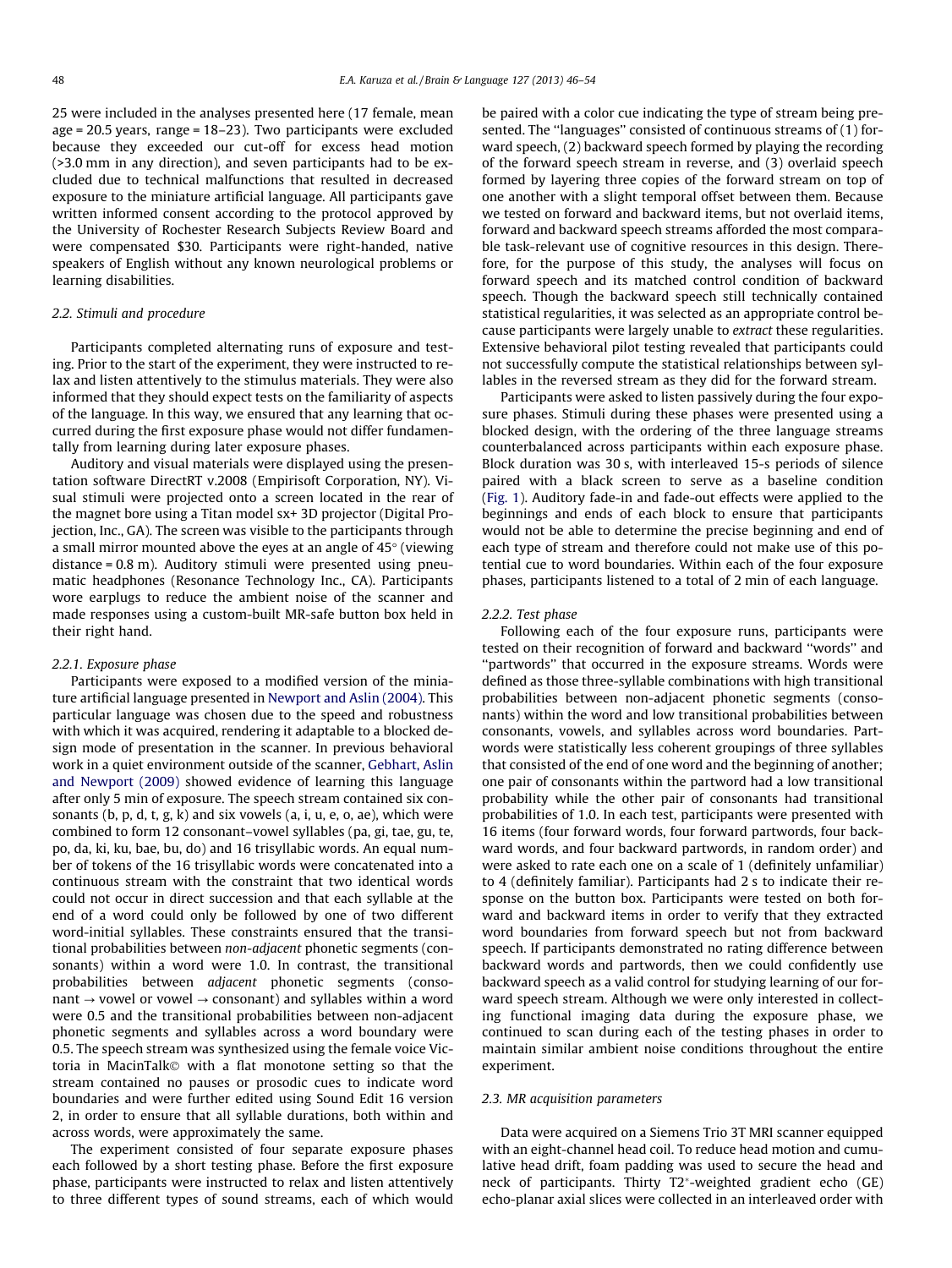<span id="page-3-0"></span>

Fig. 1. Exposure phase presented in a blocked design. In each of four runs, participants listened to 2 min each of forward, backward and overlaid speech streams. Each type of speech stream was paired with a unique color cue. 30-s blocks of language exposure were interleaved with 15-s periods of silence. The total duration of each run was approximately 8 min and 30 s.

a TR of 2000 ms (TE = 30 ms, flip angle =  $90^{\circ}$ , voxel size = 4.0 mm<sup>3</sup>, FOV = 256 mm). Data from 277 time points were collected for each of the four exposure runs. Data from the four post-exposure tests were not included in the analyses presented here for the reasons described in Section [2.2.2.](#page-2-0) At the end of the session, a high-resolution T1-weighted whole brain volume was acquired using an MPRAGE sequence (TR = 2530 ms, TE = 3.39 ms, flip angle =  $90^{\circ}$ , voxel size =  $1.3 \times 1.0 \times 1.0$  mm<sup>3</sup>, FOV = 256 mm).

# 2.4. Behavioral data analysis

Both reaction times and rating scores were obtained for each of the four tests. Data were excluded from trials in which the participants exceeded the 2-s time window to indicate a response (2.2% of 1600 total trials over the 25 participants). A three-way repeated measures ANOVA was performed in which language (forward or backward speech), test number, and test item type (word or partword) were entered as within-subjects factors. Next, we performed planned comparisons in order to determine the source of significant effects obtained when running the ANOVA. Because these comparisons were planned, they underwent Least Significant Difference adjustment rather than multiple comparisons correction ([Keppel & Wickens, 2004](#page-7-0)).

# 2.5. MR data analysis

## 2.5.1. Preprocessing

Analyses were carried out using FEAT (fMRI Expert Analysis Tool), part of the FSL software package (FSL, version 5.98, FMRIB, Oxford, UK, [www.fsl.ox.a-c.uk/fsl,](http://www.fsl.ox.a-c.uk/fsl) see also [Smith et al., 2004;](#page-8-0) [Woolrich et al., 2009](#page-8-0)). The first three volumes of each functional run were discarded to avoid the effects of any start-up magnetization transients in the data. Motion correction was then applied to each run using MCFLIRT ([Jenkinson, Bannister, Brady, & Smith,](#page-7-0) [2002](#page-7-0)). Data from two participants were excluded from the analyses due to excessive head motion (>3.0 mm in any direction). Additional preprocessing steps included: slice timing correction, skull-stripping using the BET tool ([Smith, 2002](#page-8-0)), spatial smoothing using an isotropic 3D Gaussian kernel (full-width-half-maximum = 5 mm), grand mean-based intensity normalization of all volumes by the same factor, and non-linear high pass temporal filtering to reduce low frequency artifacts. Single-subject and group-level statistical analyses were then performed.

# 2.5.2. Whole-brain analysis

First level statistical analysis was carried out using FILM (FMRIB's Improved Linear Model). Each type of speech (forward, backward and overlaid) was entered as a separate explanatory variable (EV). For each individual run, parameter estimates for forward, backward, and overlaid speech relative to baseline as well as for contrasts of interest (e.g., forward > backward) were calculated. In order to combine data across runs for each participant, these coefficients were then input into a GLM in which the random effects variance was forced to zero using FLAME (FMRIB's Local Analysis of Mixed Effects) ([Beckmann, Jenkinson, & Smith, 2003;](#page-7-0) [Woolrich, Behrens, Beckmann, Jenkinson, & Smith, 2004\)](#page-7-0). Registration to high-resolution images and the MNI-152 structural template was performed using FLIRT [\(Jenkinson & Smith, 2001\)](#page-7-0).

At second level, two explanatory variables were then entered for each participant: (EV1) all four runs were assigned an equal weight and (EV2) a demeaned learning score was input for each run based on the behavioral performance of each participant on the test phase following that run (delta analysis) The learning score was calculated as the change in forward rating  $[-\frac{1}{2}$  [word rating  $[-\frac{1}{2}$ ] partword rating] from the previous test:  $\Delta$  = (forward word rating – forward partword rating)test<sub>N</sub> – (forward word rating – forward partword rating)test<sub>N = 1</sub>. The learning score for the first run was calculated as the change in forward word – partword rating from 0, as there would be no difference in familiarity of words and partwords prior to any speech stream exposure. This delta EV was orthogonalized with respect to the mean response EV in order to capture the additional effects of learning on patterns of neural activity for the contrasts forward > backward and vice versa. Z – (Gaussianized T/F statistic) images were thresholded using  $Z > 2.3$ and a corrected cluster significance threshold of  $p = 0.05$  [\(Worsley,](#page-8-0) [Evans, Marrett, & Neelin, 1992\)](#page-8-0).

The inclusion of the delta scores as an additional covariate reveals fluctuations in neural activity predicted by individual shifts in behavioral performance across the four test phases. We opted to use the change in word/partword difference, as opposed to the absolute difference, because the delta better captures the learning process. Consider a scenario in which a participant shows a small word-partword difference on test 1, and then large differences between word and partword ratings on both of the next two tests (tests 2 and 3). This pattern of scores would suggest that most of the learning occurred during the exposure phase preceding test 2, with little learning – simply maintenance of what had already been learned – between tests 2 and 3. In this example, the learning process that occurred between tests 1 and 2 differs from the form of processing that occurred between tests 2 and 3. Because the purpose of this study was to determine the brain areas supporting the formation, not the maintenance, of structural representations, we elected to use a measure of change in performance that would reflect this process.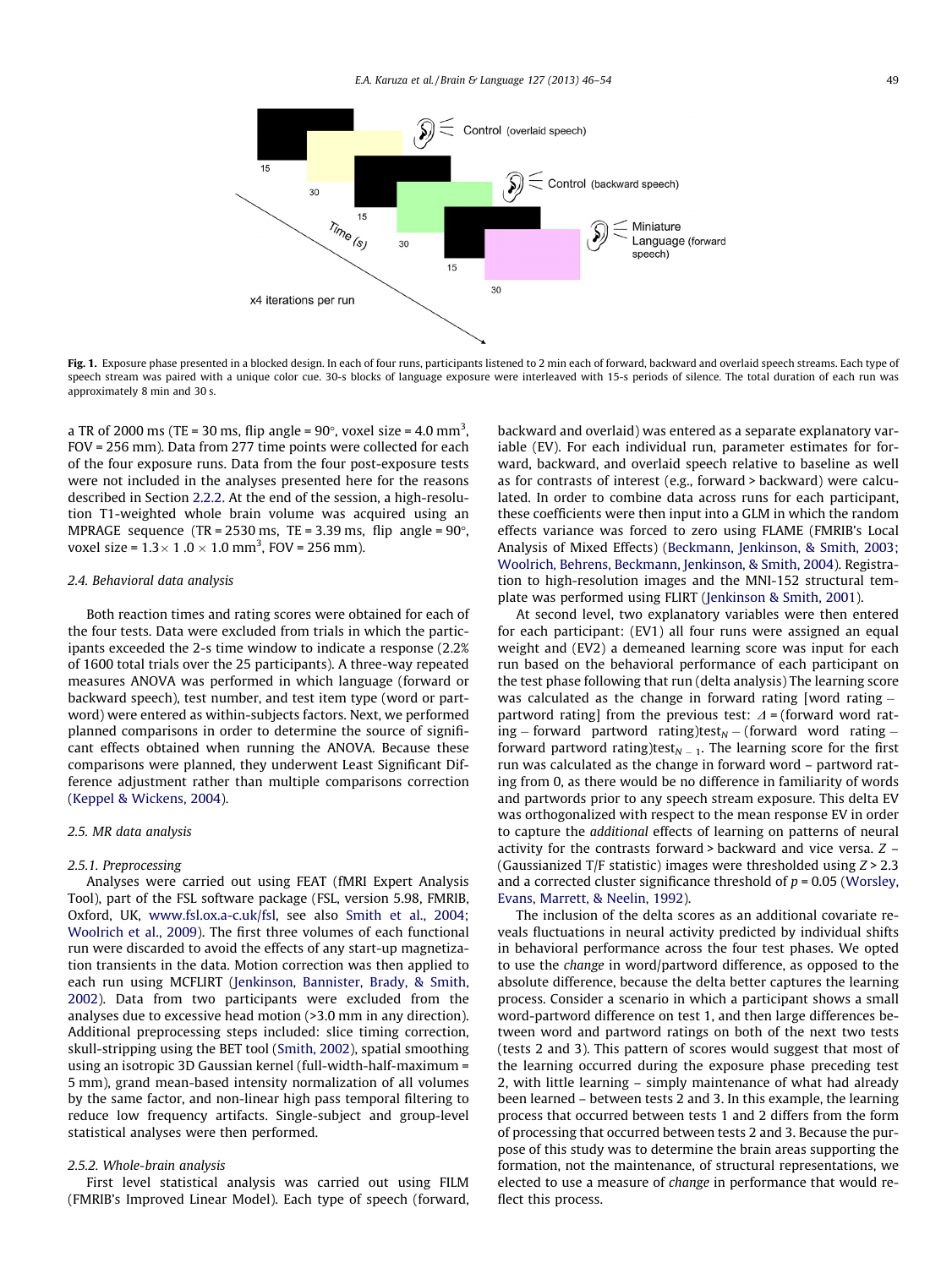<span id="page-4-0"></span>After obtaining coefficients for each participant at second level, the neural response across participants was subsequently modeled using FLAME (FMRIB's Local Analysis of Mixed Effects) stages 1 and 2 ([Beckmann et al., 2003; Woolrich et al., 2004](#page-7-0)). Z-statistic images for the mean activation were thresholded using clusters determined by  $Z > 2.3$  and a corrected cluster significance threshold of  $p = 0.05$ . Because the delta effects were slightly weaker, the maps based on these coefficients were thresholded using  $Z > 1.9$  and a corrected cluster significance threshold of  $p = 0.05$  [\(Worsley](#page-8-0) [et al., 1992\)](#page-8-0).

# 2.5.3. Region of interest (ROI) analysis

Based on data from prior sequence learning studies (e.g., [Forkstam et al., 2006; Schendan et al., 2003\)](#page-7-0), as well as the basal ganglia activation obtained in [McNealy et al. \(2006\)](#page-7-0) and [Turk-Browne et al. \(2009\)](#page-8-0), we hypothesized a pattern of neural activation encompassing specific subcortical areas. Therefore, separate analyses were conducted in which pre-threshold masks were applied to the group-level activation maps for the delta analysis (uncorrected,  $p = 0.05$ ). The masks consisted of bilateral caudate and putamen defined anatomically by the MNI structural atlas implemented in FSL. Their application served to constrain our analysis to specific areas for which we had a strong a priori hypothesis of activation relevant to statistical learning.

# 3. Results and discussion

## 3.1. Behavioral results

A three-way repeated measures ANOVA revealed a significant main effect of the test item type (word or partword) on the rating of triplet sequences  $(F(1,24) = 17.89, p < 0.0001,$  partial eta squared = 0.43). Moreover, we found a significant interaction between the language (that is, the direction of the speech stream, forward or backward) and test item type  $(F(1,24) = 9.25, p < 0.01,$ partial eta squared = 0.28). Planned comparisons were then carried out to determine the source of these effects, with the results indicating that for the forward stream, words were rated significantly higher than partwords for each of the four tests (test 1: mean word = 2.73, mean partword = 2.34,  $F(1,24)$  = 5.25,  $p$  = 0.03, partial eta squared = 0.18; test 2: mean word = 2.99, mean partword = 2.54,  $F(1,24)$  = 5.70,  $p = 0.03$ , partial eta squared = 0.19; test 3: mean word = 3.14, mean partword = 2.36, F(1,24) = 18.33 p < 0.001, partial eta squared = 0.43; test 4: mean word = 2.95, mean partword = 2.49,  $F(1,24) = 6.37$   $p = 0.02$ , partial eta squared = 0.21). [Fig. 2A](#page-5-0) illustrates the mean rating differences for forward stream words and partwords. When planned comparisons were performed on backward items, however, no significant differences were found on three of the four tests (test 1: mean word = 2.50, mean partword =  $F(1,24)$  = 0.57, p = 0.46, partial eta squared =  $0.02$ ; test 2: mean word =  $2.60$ , mean partword =  $2.43$ ,  $F(1,24) = 2.94$ ,  $p = 0.10$ , partial eta squared = 0.11; test 4: mean word = 2.49, mean partword = 2.42,  $F(1,24)$  = 0.63,  $p$  = 0.44, partial eta squared = 0.03). As [Fig. 2](#page-5-0)B shows, a significant difference was found for the backward stream words compared to partwords for test 3 only (mean word = 2.63, mean partword = 2.37,  $F(1,24) = 5.65$ ,  $p = 0.03$ , partial eta squared = 0.19).

Although any learning from the backward stream was unexpected given our pilot results, previous work has shown that adult participants can extract certain types of regularities from nonlinguistic auditory stimuli given sufficient exposure [\(Gebhart,](#page-7-0) [Newport, et al., 2009\)](#page-7-0). Note that despite showing some inconsistent sensitivity to transitional probabilities in backward speech for test 3, the rating difference between words and partwords was greater overall for forward sequences compared to backward sequences (mean forward difference =  $0.52$ , SE =  $0.14$ ; mean backward difference =  $0.10$ . SE =  $0.04$ :  $t(24)$  =  $3.04$ .  $p < 0.01$ ) ([Fig. 2C](#page-5-0)). That is, participants may have extracted some statistical information from the backward stream, but, as revealed by the three-way ANOVA and planned comparisons, they learned significantly and substantially better during exposure to the forward stream. While there is extensive behavioral evidence that statistical regularities drive the acquisition of structure across domains, statistical learning is not necessarily equivalent for all types of stimuli. For example, [Gebhart,](#page-7-0) [Newport et al. \(2009\)](#page-7-0) found that, in order for successful segmentation to take place on a stream of complex and unfamiliar auditory noises, participants had to undergo a period of exposure that was five times longer than the exposure necessary for the segmentation of speech or music. The reduced ability of participants to segment reversed speech in the present study does not preclude the possibility that, given enough exposure, they would eventually be able to do so. Our results do indicate, however, that this reduced ability makes backward speech a suitable control for the rapid extraction of statistics during exposure to forward syllable streams.

## 3.2. Whole brain results

# 3.2.1. Forward speech streams compared to control

Before taking temporal changes and measures of learning into account, a whole brain analysis was performed in order to investigate mean differences between the forward and backward conditions. As described in Section [2.5.2](#page-3-0), activation maps across participants were created for the contrasts forward > backward and backward > forward. For the purposes of this particular analysis, participants were not divided based on the extent of their learning during the four testing points. The goal here was to determine which areas showed overall differences in activation during the presentation of forward streams relative to our control streams and to evaluate our findings with respect to prior work making use of similar contrasts (e.g., structured vs. unstructured syllable streams).

Similar to previous studies contrasting statistically coherent and randomized syllable streams [\(Cunillera et al., 2009; McNealy](#page-7-0) [et al., 2006\)](#page-7-0), we obtained greater activation in the left superior temporal gyrus for the forward speech stream compared to our backward control [\(Table 1\)](#page-5-0).<sup>2</sup> This left-lateralized cluster in temporal cortex extended to portions of the middle temporal gyrus, the postcentral gyrus, and the supramarginal gyrus ([Fig. 4](#page-6-0)A). Some homologous regions in right temporal cortex were found as well, including the posterior portions of the middle temporal and superior temporal gyri. The right-lateralized cluster had a smaller spatial extent than its left hemisphere counterpart.

We also observed one cluster of activation that was greater in response to backward speech than forward speech. Aligning with prior work suggesting the superiority of the right hemisphere for processing of reversed speech (e.g., [Kimura & Folb, 1968](#page-7-0)), this area encompassed the right angular gyrus and posterior division of the supramarginal gyrus. In addition, this right lateralized cluster overlaps in part with temporoparietal areas showing increased

<sup>&</sup>lt;sup>2</sup> In addition, we obtained a significant bilateral cluster in posterior regions of the occipital lobe. This pattern seems best accounted for by the fact that we paired each stream with a different color cue. We did so to assist participants in clearly differentiating the stream types. Indeed, previous findings demonstrate that explicitly indicating to participants that they are listening to different languages facilitates learning ([Gebhart, Aslin, et al., 2009\)](#page-7-0). Therefore, we made use of color cues in order to obtain strong behavioral evidence of learning as exposure proceeded in our participants. These color cues were presented as a whole-field background, producing large changes in spectral intensity and luminance at the start of each stimulus condition. While we cannot discount a participation of occipital cortex in the auditory learning under study here, it is well accepted that such large visual transients would lead to the robust occipital activation reported.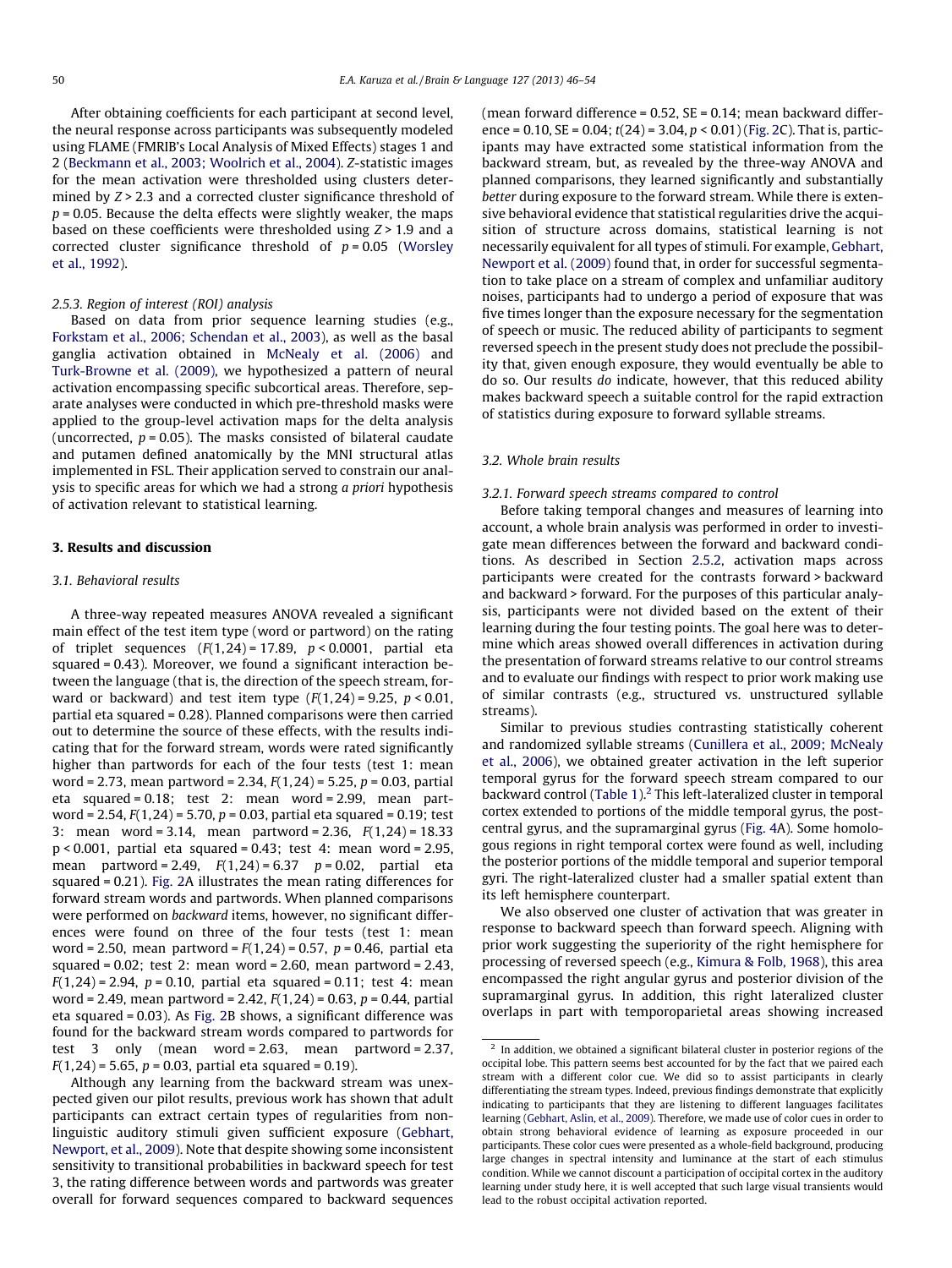<span id="page-5-0"></span>

Fig. 2. Differences in word and partword rating for test items presented as forward speech and as backward speech. (A) Forward words were rated as significantly more familiar than forward partwords on each test. (B) Backward words were rated significantly higher than backward partwords only on test 3. (C) The rating difference between words and partwords presented in forward speech was significantly higher than the rating difference for items presented in backward speech.

#### Table 1

Location of activation peaks in MNI coordinates for mean differences between conditions: forward speech > backward speech and backward speech > forward speech > forward speech > forward speech + forward speech. The significant cluster in posterior occipital lobe is likely best accounted for by whole-field color cue paired with the auditory presentation of each condition (see footnote 2).

| Contrast           | Cluster | Extent (voxels) | Region                                          | x     | y     | z        | $Z$ max |
|--------------------|---------|-----------------|-------------------------------------------------|-------|-------|----------|---------|
| Forward > backward |         |                 |                                                 |       |       |          |         |
|                    |         | 19,382          |                                                 |       |       |          |         |
|                    |         |                 | R Intracalcarine cortex                         | 6     | $-86$ | 6        | 6.68    |
|                    |         |                 | R Occipital pole                                | 10    | $-92$ | $\Omega$ | 6.22    |
|                    |         |                 | R Lingual gyrus                                 | 8     | $-78$ | $-4$     | 6.06    |
|                    | 2       | 4085            |                                                 |       |       |          |         |
|                    |         |                 | L Superior temporal gyrus, posterior division   | $-64$ | $-12$ | 4        | 4.96    |
|                    |         |                 | L Middle temporal gyrus, temporo-occipital part | $-46$ | $-46$ | 8        | 4.32    |
|                    |         |                 | L Postcentral gyrus                             | $-62$ | $-12$ | 42       | 4.24    |
|                    |         |                 | L Supramarginal gyrus, posterior division       | $-52$ | $-48$ | 10       | 4.17    |
|                    | 3       | 450             |                                                 |       |       |          |         |
|                    |         |                 | R Planum temporale                              | 58    | $-34$ | 14       | 3.65    |
|                    |         |                 | R Middle temporal gyrus, posterior division     | 64    | $-20$ | $-4$     | 3.54    |
|                    |         |                 | R Superior temporal gyrus, posterior division   | 48    | $-34$ | 2        | 3.43    |
| Backward > forward |         |                 |                                                 |       |       |          |         |
|                    |         | 812             |                                                 |       |       |          |         |
|                    |         |                 | R Angular gyrus                                 | 62    | $-48$ | 44       | 3.85    |
|                    |         |                 | R Supramarginal gyrus, posterior division       | 62    | $-36$ | 52       | 3.66    |
|                    |         |                 |                                                 |       |       |          |         |

activation in response to unexpected or higher entropy sequences during the processing of patterned tone stimuli [\(Furl et al., 2011;](#page-7-0) [Overath et al., 2007](#page-8-0)). While the left hemisphere areas showing greater response for forward relative to backward speech may support the processing of familiar, more predictable stimuli, the right hemisphere areas obtained with the opposite contrast may reflect neural response to unexpected, high entropy, or unusual stimuli.

3.2.2. Results of delta analysis: Neural correlates of learning-related changes

Though the basic comparison of forward speech streams and backward control streams was informative, it revealed little more than that there are differences in some aspect of the processing of forward and reversed streams of speech. This contrast alone cannot capture the neural substrate(s) underlying the learning process because it does not provide a link between behavioral measures of learning and fluctuations in neural activity. Assigning equal weights to each of the four exposure runs (as described in analysis Section [3.2.1](#page-4-0)) required the following assumptions: (1) each participant learned to the same extent in each run and (2) each participant's rate of learning was consistent across runs. However, [Fig. 3](#page-6-0) illustrates the considerable amount of variability in behavioral performance between participants, shown here as the change in forward word-partword rating from one test to the next. While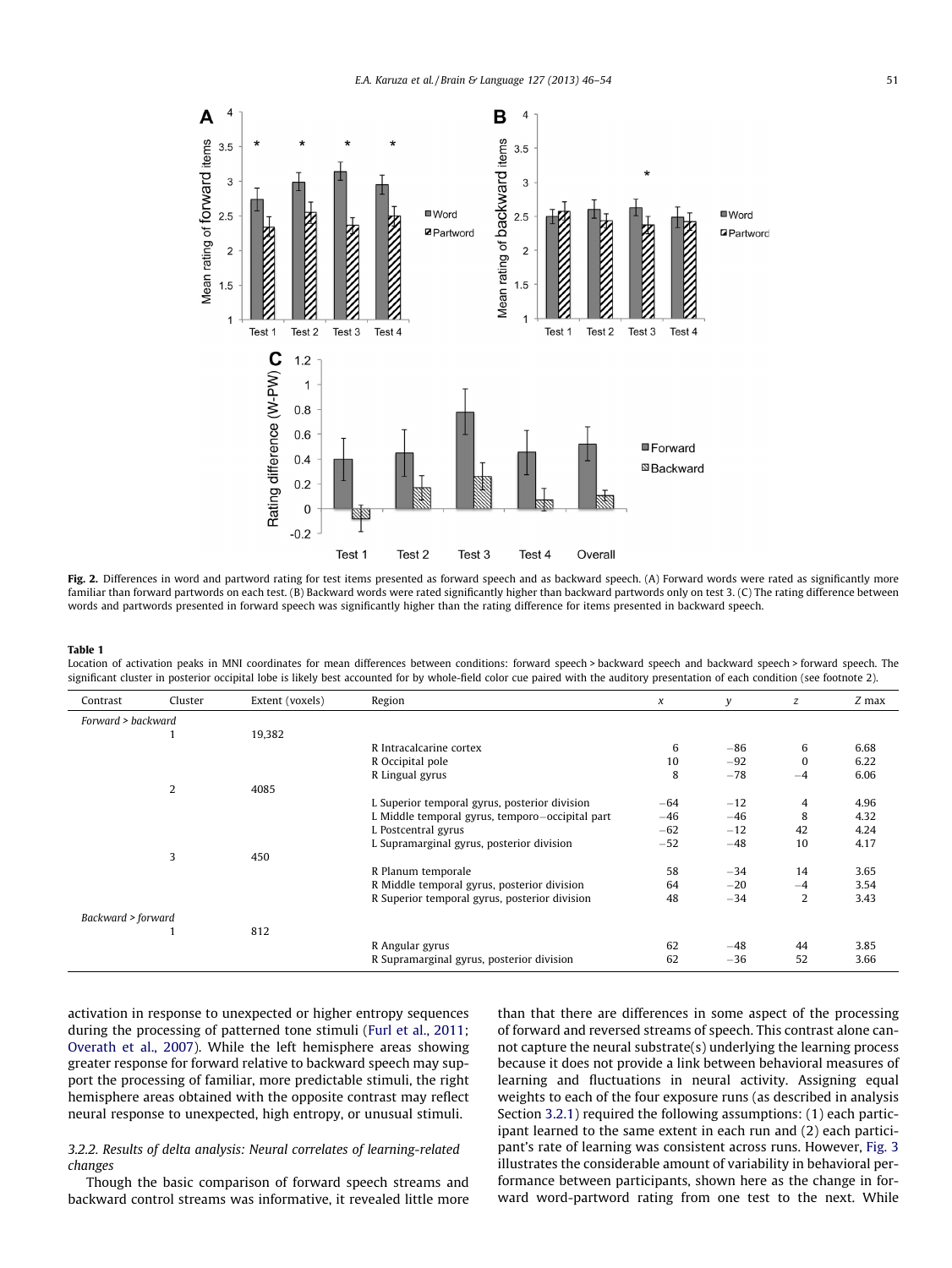<span id="page-6-0"></span>

Fig. 3. Variability in learning. Participants' delta learning scores, shown above, were calculated as the change in forward word rating (ForW) – forward partword rating (ForPW) for each test as compared to the test preceding it. The mean change in rating for each test is indicated with a solid black line and markers.

some participants showed evidence of learning very quickly, others did not show a jump in word-partword rating difference until the third or fourth exposure phase. These results highlight the importance of taking into account individual differences during the entirety of the learning process.

The pattern of activation seen in Fig. 4B was the result of relating each participant's change in learning across the four postexposure test phases to changes in neural activity during the forward as compared to the backward exposure phase. This delta analysis resulted in a cluster of activation localized in the left inferior frontal gyrus (LIFG) pars triangularis and a small portion of the pars opercularis (peak activation at MNI coordinates  $x = -52$ ,  $y = 26$ ,  $z = -6$ , max  $Z = 2.94$ ). The same delta analysis applied to the reverse contrast, backward speech > forward speech, resulted in no significant activation.

# 3.2.3. The role of the LIFG

Broca's area, or the posterior portion of left inferior frontal gyrus (BA 44/45), has traditionally been viewed as having a specifically



Fig. 4. Results of whole brain analysis with sagittal sections removed. (A) Mean activation in response to forward  $>$  backward continuous speech streams ( $Z \ge 2.3$ ,  $p < 0.05$ ). (B) Neural changes related specifically to learning in the left inferior frontal gyrus as revealed by a delta analysis performed on the contrast forward > backward  $(Z > 1.9, p < 0.05)$ .

linguistic function, controlling speech production or serving as the seat of syntax (e.g., [Broca, 1861; Geschwind, 1970; Sakai,](#page-7-0) [Hashimoto, & Homae, 2001; Santi & Grodzinsky, 2007a, 2007b\)](#page-7-0). However, recent hypotheses about the functions of the LIFG hold that it may play a more general role in the processing of linguistic and also certain types of non-linguistic materials (e.g., [Hugdahl,](#page-7-0) [Thomsen, & Ersland, 2006; Tillmann, Janata, & Bharucha, 2003\)](#page-7-0). From a cognitive control perspective, a general regulatory function has been attributed to the LIFG, supporting the resolution of competing representations in phonological processing, sentence processing, and semantic retrieval ([Moss et al., 2005; Novick,](#page-8-0) [Trueswell, & Thompson-Schill, 2005, 2010](#page-8-0)). Taking a similarly integrative approach, [Petersson et al. \(2012\)](#page-8-0) proposed that ''the left inferior frontal region is a generic on-line structured sequence processor that unifies information from various sources in an incremental and recursive manner'' (p. 85). Our findings extend such interpretations of the LIFG and suggest that it functions not only as a sequence processor, but also as a substrate that drives sequence learning through the computation of statistical regularities and the formation of structural representations.

While the data obtained here can speak only to the role of the LIFG in an auditory linguistic task, neuroimaging results obtained from studies of visual and auditory non-linguistic processing raise the possibility that this area subserves domain-general statistical processing. [Turk-Browne et al. \(2009\)](#page-8-0) observed that familiarity ratings of shape sequences were correlated with activation in LIFG. Moreover, [Abla and Okanoya \(2008\)](#page-7-0) found a similar relationship between the segmentation of continuous tone sequences and activity in inferior frontal cortex. Participants were first trained on isolated tone triplets. Next, these statistically coherent triplets were concatenated in a continuous stream and presented in alternation with random tone sequences. Multichannel near-infrared spectroscopy recordings revealed greater changes localized near Broca's area in oxy-hemoglobin response for the structured relative to the unstructured condition. Given that similar results were obtained by Turk-Browne et al. and Alba and Okanoya in both visual and auditory segmentation studies, it is possible that LIFG operates in a modality-independent fashion. It may play a key role in the integration of sequential information, regardless of the modality of presentation. This hypothesis also fits with accounts of the neural circuits involved in implicit learning, described by many investigators as extending from portions of the basal ganglia to prefrontal areas.

# 3.3. Word segmentation and sequence learning circuitry

3.3.1. ROI results: Caudate and putamen involvement in segmentation While a whole-brain delta analysis resulted in a cluster localized to the LIFG, a more sensitive measure was needed in order to examine the possibility of basal ganglia involvement during word segmentation. When separate pre-threshold striatal masks were applied to the group-level maps obtained from the delta analysis, activation was also revealed in bilateral caudate (peak MNI coordinates for RH:  $x = 10$ ,  $y = 8$ ,  $z = 18$ , max  $Z = 2.30$ ; LH:  $x = -20$ ,  $y = 16$ ,  $z = 10$ , max  $Z = 2.73$ ) and putamen (peak coordinates for RH:  $x = 30$ ,  $y = 16$ ,  $z = -2$ , max  $Z = 2.61$ ; LH:  $x = -20$ ,  $y = 16$ ,  $z = 10$ , max  $Z = 2.73$ ), indicating a subcortical component in addition to the prefrontal region obtained in the whole-brain delta analysis. This result suggests a potential circuit of areas underlying statistical learning and complements connectivity data showing that prefrontal cortex actually mediates activity across multiple learning and memory systems (e.g., [Poldrack & Rodriguez, 2004\)](#page-8-0).

# 3.3.2. Neural basis of modality-independent sequence learning

Given the commonalities between statistical learning tasks and other tasks that involve high demands on memory for sequential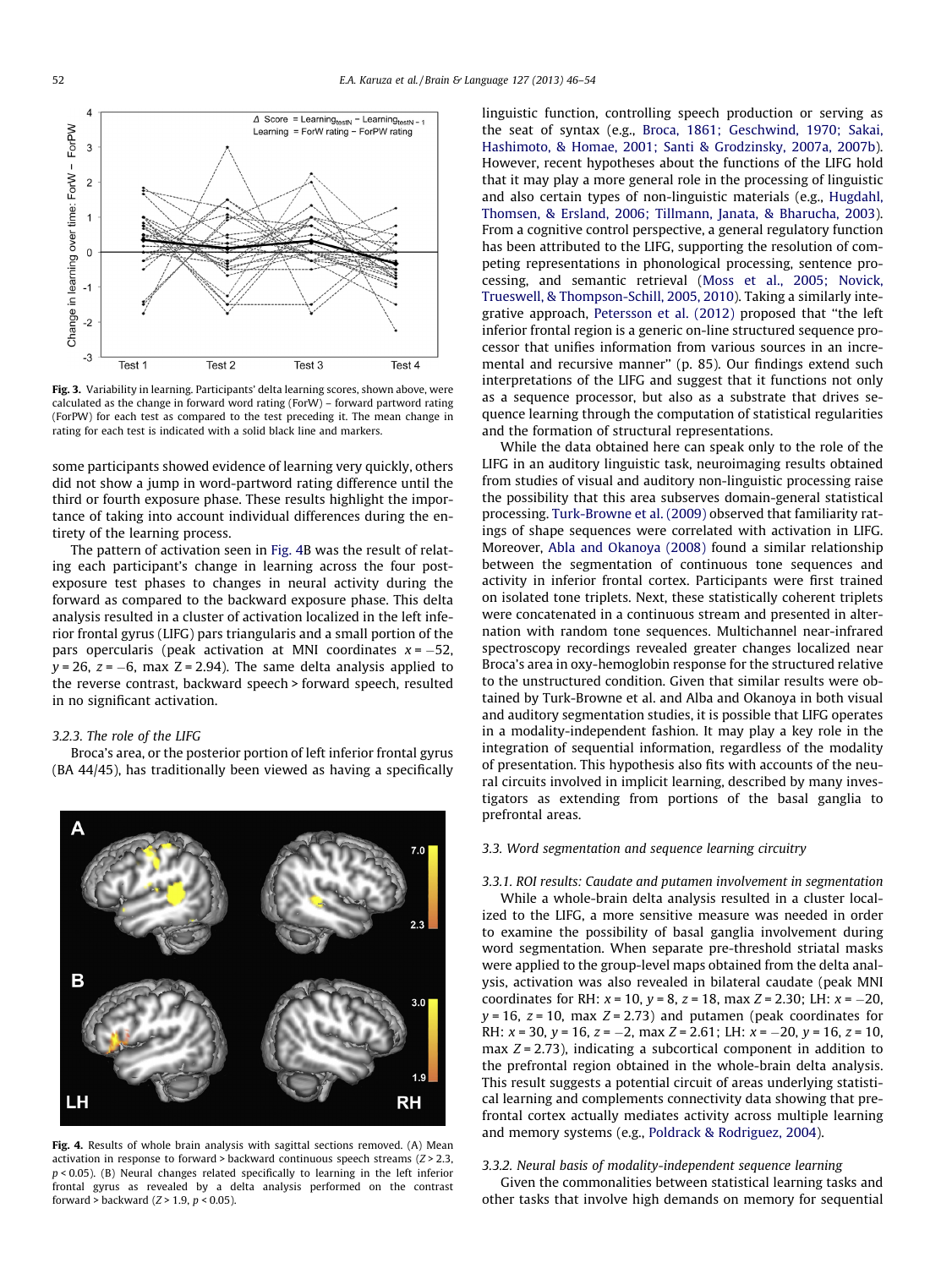<span id="page-7-0"></span>information, there is reason to consider substantial overlap in the neural structures supporting them. [Ullman \(2001, 2004\)](#page-8-0) has posited a distinction in language between a declarative memory system involving medial temporal lobe structures and the so-called procedural memory system involving frontal, subcortical, parietal and cerebellar areas. [Ullman et al. \(1997\)](#page-8-0) proposed that the declarative system, which is responsible for fast fact learning, is necessary for the formation of the mental lexicon. On the other end of the spectrum, the procedural system underlies domain-general cognitive abilities that cannot be accessed consciously or described explicitly. Procedural learning encompasses non-declarative skills (e.g., swinging a golf club), but it seems to be specialized for the real-time, incremental processing of rules, especially those governing relationships between any sort of sequentially presented stimuli (e.g., grammar learning or serial reaction time tasks). As previously stated, this form of learning corresponds closely to the sort of implicit processing driving statistical learning, and, indeed, the current study of word segmentation demonstrates patterns of activation that map onto frontal and subcortical structures within the proposed procedural network. Anatomical data lend support to such a network, as there are extensive fiber tracts connecting prefrontal cortex and the basal ganglia. Though many tracts project into the basal ganglia, the primary output of the basal ganglia first passes through the thalamus and then projects to prefrontal cortex (e.g., Alexander, DeLong, & Strick, 1986). This result also fits with the monkey physiology work of [Pasupathy and Miller \(2005\),](#page-8-0) which showed that activity in basal ganglia was related to rapid associative learning, while slow improvements in performance over time were correlated with activity in prefrontal areas.

# 3.4. Conclusions

The present study has provided several advances in our understanding of the neural substrates underlying statistical learning. By presenting speech streams whose structure could be learned rapidly, even in the scanner environment, we obtained significant behavioral evidence that participants made use of statistical information in order to perform our segmentation task. We then capitalized on individual variations in the time-course of learning by assessing behavioral performance at multiple time points (after each of several repeated exposure phases). These assessments enabled us to search for those regions in which neural activation covaried with changes in performance over the experiment, rather than examining activation in relationship to only a single outcome measure of learning after all exposure phases were completed. Thus we were able to focus on the learning process itself rather than the outcome of learning or the resulting recognition of familiar element sequences. The neuroimaging results from these whole brain analyses indicated that specific subdivisions of the left inferior frontal gyrus may mediate, at least in part, statistical learning at the level of individual participants. Moreover, a region of interest analysis implicated a subcortical component encompassing areas of the basal ganglia that participate in this learning process.

Our findings, when taken together with prior work on the neural correlates of statistical learning, suggest that these regions, particularly the LIFG, are involved in extracting temporally ordered pattern information regardless of the modality of the input. However, because this study involves only spoken language stimuli, further neuroimaging work is needed to confirm this domaingeneral hypothesis. Finally, given that much of the work on statistical and other forms of implicit learning has involved the processing of sequences, additional study is required to determine whether the LIFG and basal ganglia also mediate learning of element relationships that are spatially, rather than temporally, organized (e.g., Fiser & Aslin, 2005).

### Acknowledgments

We would like to thank Galya Badyulina for assistance with experiment design and stimulus creation. We also thank the Aslin-Newport lab at the University of Rochester, Aaron Newman, Matthew Dye, and anonymous reviewers for helpful comments on this work. This research was supported by an NSF graduate research fellowship to EAK, NIH Grants HD037082 to RNA and DC00167 to ELN, and by an ONR Grant to DB.

# References

- Abla, D., Katahira, K., & Okanoya, K. (2008). Online assessment of statistical learning by event-related potentials. Journal of Cognitive Neuroscience, 20(6), 952–964.
- Abla, D., & Okanoya, K. (2008). Statistical segmentation of tone sequences activates the left inferior frontal cortex: A near-infrared spectroscopy study. Neuropsychologia, 46, 2787–2795.
- Alexander, G. E., DeLong, M. R., & Strick, P. L. (1986). Parallel organization of functionally segregated circuits linking basal ganglia and cortex. Annual Review of Neuroscience, 9, 357–381.
- Beckmann, C. F., Jenkinson, M., & Smith, S. M. (2003). General multilevel linear modeling for group analysis in fMRI. Neuroimage, 20(2), 1052–1063.
- Broca, P. P. (1861). Perte de la parole, ramollissement chronique, et destruction partielle du lobe antérieur gauche du cerveau. Bulletin de la Société Anthropologique, 2, 235–238.
- Conway, C. M., & Pisoni, D. B. (2008). Neurocognitive basis of implicit learning of sequential structure and its relation to language processing. Annals of the New York Academy of Sciences, 1145, 113–131.
- Cunillera, T., Camara, E., Toro, J. M., Marco-Pallares, J., Sebastian-Galles, N., Ortiz, H., et al. (2009). Time course and functional neuroanatomy of speech segmentation in adults. Neuroimage, 48(3), 541–553.
- Fiser, J., & Aslin, R. N. (2002). Statistical learning of higher-order temporal structure from visual shape sequences. Journal of Experimental Psychology: Learning, Memory, and Cognition, 28(3), 458–467.
- Fiser, J., & Aslin, R. N. (2005). Encoding multi-element scenes: Statistical learning of visual feature hierarchies. Journal of Experimental Psychology: General, 134, 521–537.
- Fletcher, P., Buchel, C., Josephs, O., Friston, K., & Dolan, R. (1999). Learning-related neuronal responses in prefrontal cortex studied with functional neuroimaging. Cerebral Cortex, 9(2), 168–178.
- Forkstam, C., Hagoort, P., Fernandez, G., Ingvar, M., & Petersson, K. M. (2006). Neural correlates of artificial syntactic structure classification. Neuroimage, 32(2), 956–967.
- Furl, N., Kumar, S., Alter, K., Durrant, S., Shawe-Taylor, J., & Griffiths, T. (2011). Neural prediction of higher-order auditory sequence statistics. Neuroimage, 54(3), 2267–2277.
- Gebhart, A. L., Aslin, R. N., & Newport, E. L. (2009). Changing structures in midstream: Learning along the statistical garden path. Cognitive Science, 33(6), 1087–1116.
- Gebhart, A. L., Newport, E. L., & Aslin, R. N. (2009). Statistical learning of adjacent and nonadjacent dependencies among nonlinguistic sounds. Psychonomic Bulletin & Review, 16(3), 486–490.
- Geschwind, N. (1970). The organization of language and the brain. Science, 170(3961), 940–944.
- Gomez, R. L., & Gerken, L. (1999). Artificial grammar learning by 1-year-olds leads to specific and abstract knowledge. Cognition, 70(2), 109–135.
- Grafton, S. T., Hazeltine, E., & Ivry, R. (1995). Functional mapping of sequence learning in normal humans. Journal of Cognitive Neuroscience, 7(4), 497–510.
- Hugdahl, K., Thomsen, T., & Ersland, L. (2006). Sex differences in visuo-spatial processing: An fmri study of mental rotation. Neuropsychologia, 44(9), 1575–1583.
- Jenkinson, M., Bannister, P., Brady, M., & Smith, S. (2002). Improved optimization for the robust and accurate linear registration and motion correction of brain images. Neuroimage, 17(2), 825–841.
- Jenkinson, M., & Smith, S. (2001). A global optimization method for robust affine registration of brain images. Medical Image Analysis, 5(2), 143–156.
- Keppel, G., & Wickens, T. D. (2004). Design and analysis: A researcher's handbook. Upper Saddle River, NJ: Pearson Prentice Hall.
- Kimura, D., & Folb, S. (1968). Neural processing of backwards-speech sounds. Science, 161(3839), 395–396.
- Lieberman, M. D., Chang, G. Y., Chiao, J., Bookheimer, S. Y., & Knowlton, B. J. (2004). An event-related fmri study of artificial grammar learning in a balanced chunk strength design. Journal of Cognitive Neuroscience, 16(3), 427–438.
- Maye, J., Werker, J. F., & Gerken, L. (2002). Infant sensitivity to distributional information can affect phonetic discrimination. Cognition, 82(3), B101–B111.
- McNealy, K., Mazziotta, J. C., & Dapretto, M. (2006). Cracking the language code: Neural mechanisms underlying speech parsing. Journal of Neuroscience, 26(29), 7629–7639.
- Meyer, T., & Olson, C. R. (2011). Statistical learning of visual transitions in monkey inferotemporal cortex. Proceedings of the National Academy of Sciences, 108(48), 19401–19406.